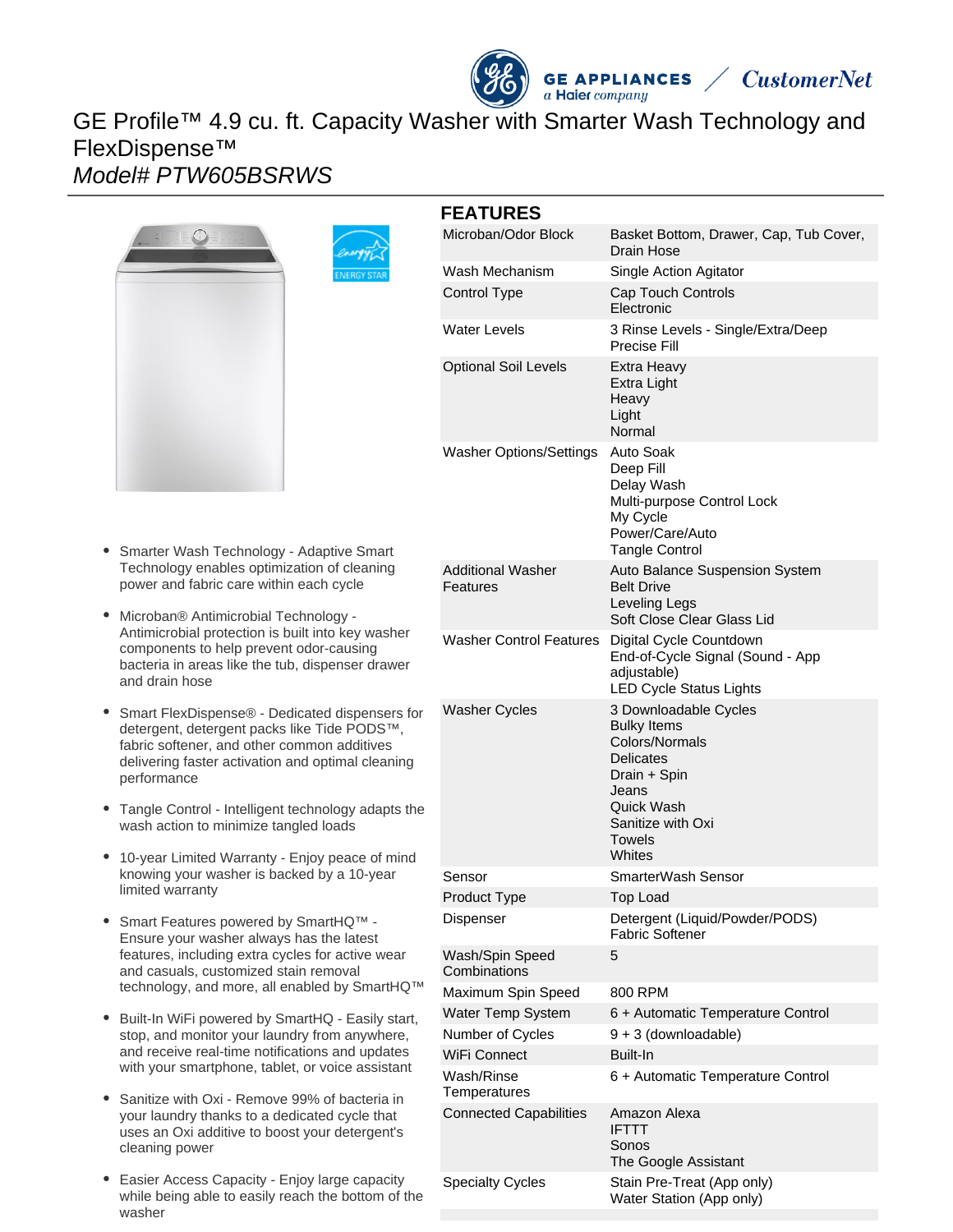- Quick Wash Enjoy great wash performance in under 24 minutes
- Deep Fill Enjoy total control and customization of your water levels with just the touch of a button to add just a little extra water or fill the tub
- ENERGY STAR® qualified Meets or exceeds federal guidelines for energy efficiency for yearround energy and money savings

Have more questions? Please contact 1-800-626-2000